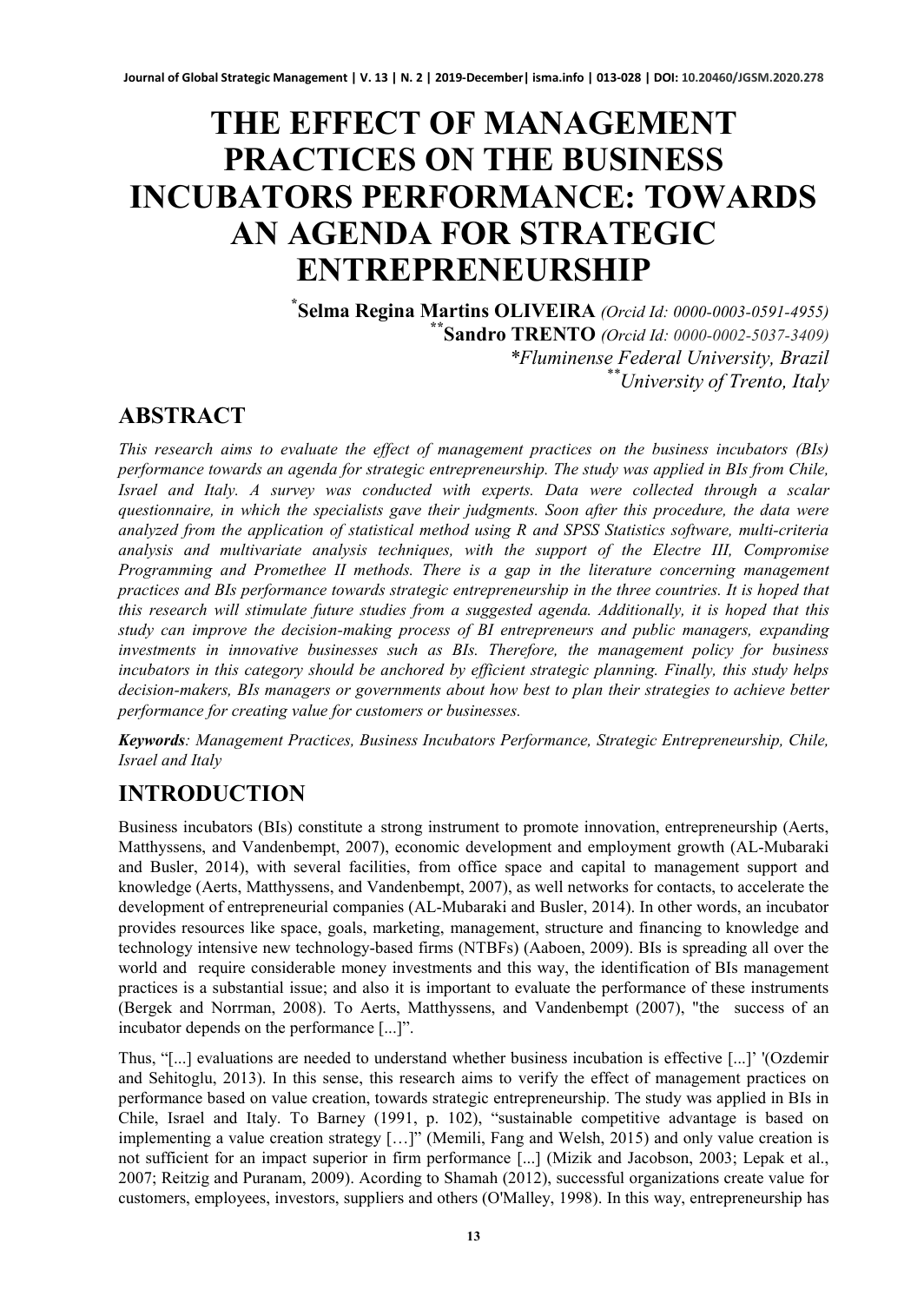long been considered as the source of job creation and an engine of economic growth (Chu et.al., 2011), particularly the strategic entrepreneurship [...] (Dogan, 2015), creating value and enabling organizations to achieve competitive advantage.

Thus, this study requires a balance between management practices, value-based performance, and strategic entrepreneurship in light of BIs in the three countries. Thus, there is a gap from literature concerning about this object. This choice is justified by the relevance that entrepreneurship and BI assume as an instrument to boost economic development and innovation. This way, it is hoped that this research will stimulate future studies from a suggested agenda. Additionally, it is hoped that this study can improve the decision-making process of BI entrepreneurs and public managers, expanding investments in innovative businesses such as BIs. Therefore, the management policy for business incubators in this category should be anchored by efficient strategic planning. Thus, this study was based on the questions as follows:

**Q1:** What are the effects of management practices on BIs performance in perspective of value creation for customer (VCC); value creation for economy of region (VCE); and value creation for business (return) (VCB), from Chile, Israel and Italy?

**Q2:** What are the effects of management practices on BIs performance in perspective of (global) value creation performance from Chile, Israel and Italy?

From the answers to these questions, an agenda can be presented to drive strategic entrepreneurship, such as: What are the main challenges to adopting management practices and strengthening value creation for customers (BIs)? How can entrepreneurs encourage value creation for stakeholders in the supply chain? [...] Others. Within this context, this paper is structured according to the following sections: background theoretical, methodology, results and underlying analyses, the paper concludes with the final considerations.

# **LITERATURE REVIEW**

Entrepreneurship and innovation have been widely accepted as mechanisms to support the creation of high value-added jobs and economic development (Özdemir and Sehitoglu, 2013). To Dogan (2015), BI is an important strategy to foster entrepreneurship and innovation. Today's companies have to be strategic and entrepreneurial and with the greatest potential to create value for customers and other stakeholders (Dogan, 2015). Considering the relevance of BIs, identifying management practices is essential. According Ferreira (2018), a practice can be understood as the processes that a company applies to improve the way it manages its business (Hanson and Voss, 1995). The basic subsidies of a practice are routines that are often standardized with institutional rules and operating procedures (Wellstein and Kieser, 2011). The term management considers developing things effectively through people with a view to achieving the desired results, combining leadership communication and people skills (Lucke, 2011). The identification of management practices is elementary in the context of this research, considering that the objective is to evaluate the effects of management practices on the performance of BIs in Chile, Israel and Italy. To Ferreira (2018), the purpose of measuring performance is to help predict future actions and performance based on historical data, help identify areas that need management attention, and areas considered successful (Mobley, 2004, p. 374). According to literature (Sonnentag and Frese, 2002; Abbad, 1999; Fernandes; Fleury; Mills, 2006 apud Brandão, Borges-Andrade, Guimarães, 2012), performance is a concept associated with the achievement of results, expresses the idea of action to achieve objectives, judgeable in terms of adequacy, efficiency and effectiveness, refers to the results achieved by it in a certain period, which can be assessed by quantifiable parameters called indicators. To Barbero et.al. (2012), an incubator is justified based on superior innovation performance. Although there are a variety of measures of incubation performance or outcomes such as occupancy rate, added value of incubator service [...] jobs and wealth created (Phan et al. 2005, Chan and Lau 2005, Hackett and Dilts 2008) number of patent applications per firm (Colombo and Delmastro, 2002); there is no consensus. Thus, we evaluated the performance based on value creation in perspective economic and finance, customers and business return.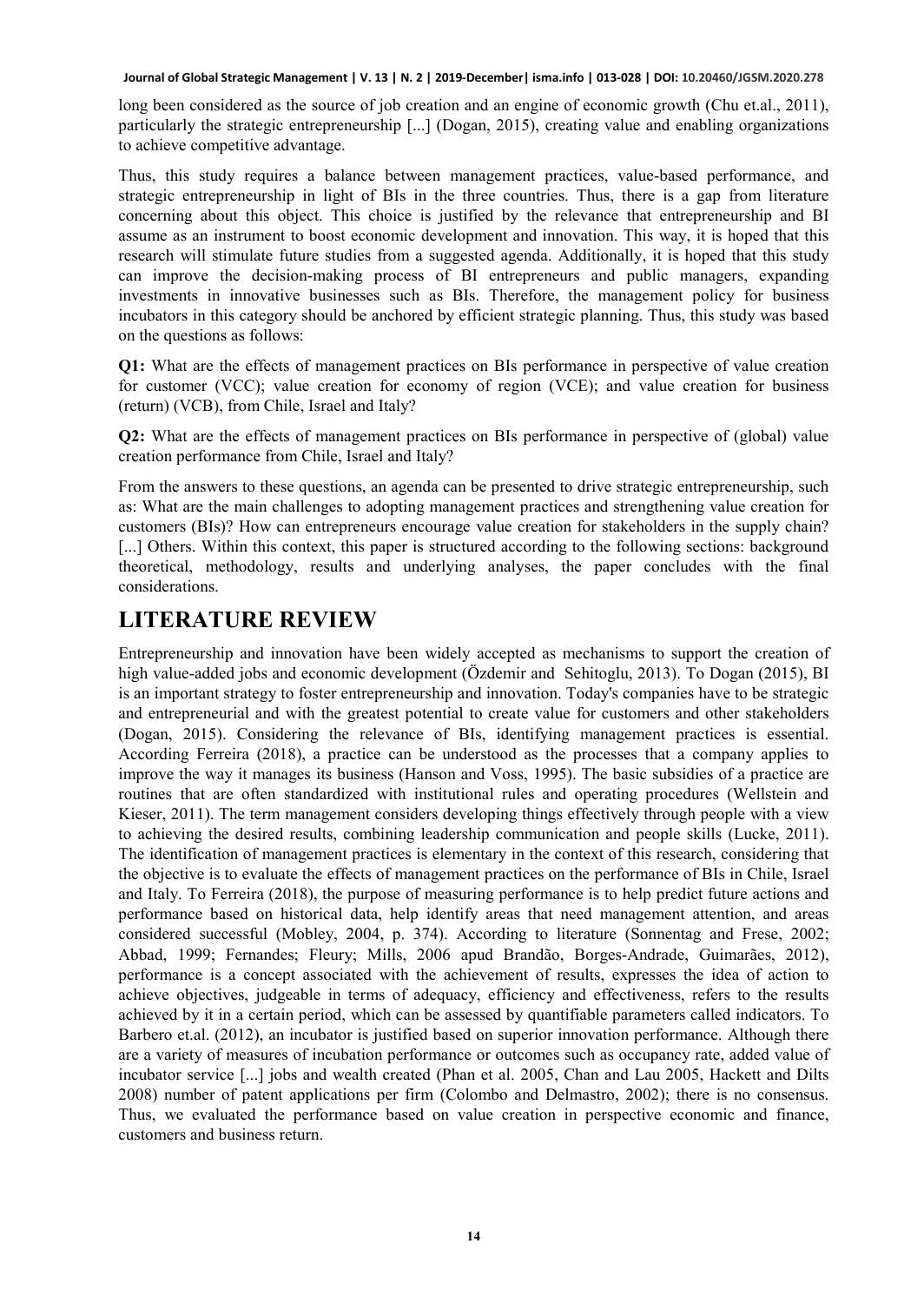# **RESEARCH DESIGNER**

This research was addressed to BIs in Chile, Israel and Italy (Survey). We investigate the "management practices" in BI performance in different sectors. Data were collected using a scalar questionnaire prepared from specialized literature. Previously, the instrument was pre-tested with business incubators managers. The pilot interviews served as a pre-test for instrument external validation (with experts). The purpose of the pretest was to eliminate the possible inconsistencies identified in the instrument, such as degree of compreehension, redundancies, time to answer, others. The questionnaire was translated to Spanish, English, Italian and Hebrew. The instrument was prepared according to sections dealing with: general information of incubators, management practices of BIs, priorization of management practices and its effects on outcomes performance. The actual survey was carried out between April and June 2019, which involved 97 specialists. Of the 97 specialists, 85 completed questionnaires were retuned. Thus, the sample comprised 85 specialists. This sample is sufficient to carry out the analysis. The questionnaire was sent to the respondents through Googleforms and email. The experts were selected by technical and scientific criteria, with experience and knowledge of: innovation, business, technology, knowledge, business incubators, project management in investigated incubators, strategies and management, and the following skills: Managers of BIs and policy makers (government). To achieve the outcomes with greater precision, were applied the methods and techniques as follows: Software R, Law of Categorical Judgments psychometric scaling method (Thurstone 1927), multicriteria analysis, and neuro-fuzzy technology. Next, these procedures are detailed.

The research was elaborated as follows:

- **Phase 1:** Identification and grouping of management practices and conceptual framework of BIs in Chile, Israel and Italy
- **Phase 2:** Management practices and its effects on BIs performance (outcomes) in Chile, Israel and Italy
- **Phase 3:** Assessing the Impacts of management practices on Global Value Creation Performance Next, these procedures are detailed.
- **Phase 4:** Identification and grouping of management practices and conceptual framework of BIs in Chile, Israel and Italy

In this phase, at first, we identified (2789) the independent variables of the conceptual framework based on literature (Ferreira and Oliveira, 2018) from Emerald, IEEE, ISI Web of Science and Science Direct. For better understanding, these practices were grouped based on process of clustering. In order to calculate similarity between management practices, Euclidean distance was used. This procedure was based on "R". To identify the best cluster quantity were performed tests using dendogram (grouping hierarchically). For better characterization of groups, we used Term Cloud (Figure 1).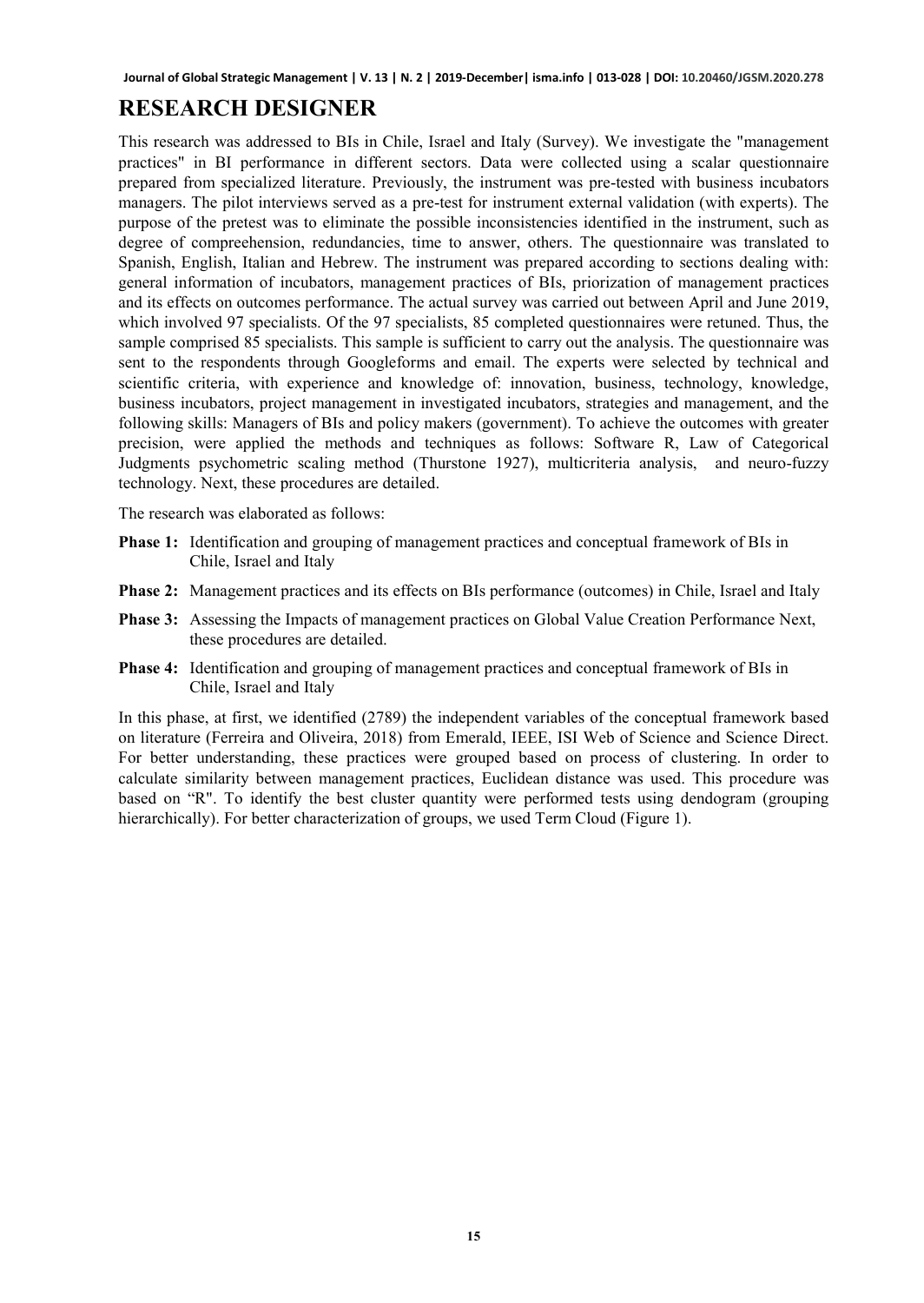

**Figure 1.** Word Clouds – Keywords of the Clusters (Based on literature (Ferreira and Oliveira, 2018)

Based on word clouds, we presented the most important management practices.

- **Group 1** Organizational Capacity Management (OCM): The strongest words in this group are: Organization Capacity
- **Group 2** Information System Management (ISM): Here, the strongest word in this group is: System.
- **Group 3** Process Flow Management: The strongest word in this group is: Process Flow
- **Group 4** Risk Management: In this group, the strongest word in this group is: Risk
- **Group 5** Projects Leadership Management (PLM): The strongest word in this group are is: Team Management
- **Group 6** Clients Management (CM): This group, the strongest word in this group is: Clients Satisfaction
- **Group 7** Innovation Management (IM): Here, the strongest words in this group are: New products and Innovation
- **Group 8** Strategic Planning Management (SPM): In this group, the strongest words are: Strategy and Planning.
- **Group 9** Supply Chain Management (SCM): The strongest word in this group is: Supply Chain Management
- **Group 10** –Best Practices Management and Ethics (SCM): The strongest words in this group are: Best Practices and Ethics
- **Group 11** –People Management (PM): The strongest words in this group are: Employment, Training and Program

Based on Terms Cloud, we identified the independent variables (IVs).

*Conceptual Framework: Constructs and propositions*

Figure 2 shows the conceptual framework for the current study.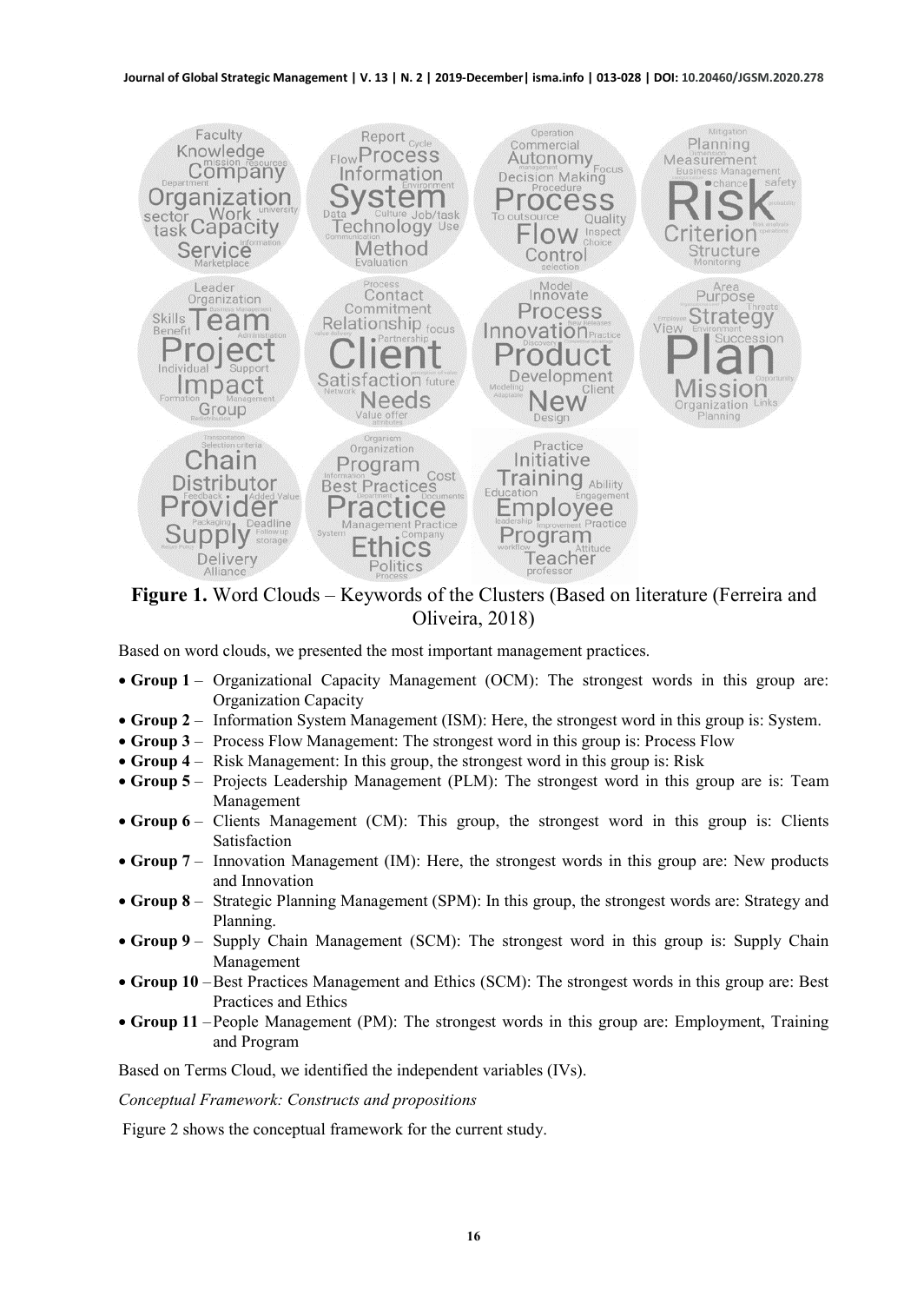*Independent Variables Management Practices of Business Incubators*





**Figure 2.** Conceptual framework

Figure 2, which illustrates the essential constructs included in this study, will serve to guide subsequent discussions. From the conceptual framework, the following independent variable, dependent variable and prepositions were made:

• **Independent Variables (IVs)***:* The IVs – "management practices in BIs" - were identified in the literature as follows: Organizational Capacity Management (OCM); Information System Management (ISM); Process Flow Management; Risk Management; Projects Leadership Management (PLM); Clients Management (CM); Innovation Management (IM); Strategic Planning Management (SPM); Supply Chain Management (SCM); Best Practices Management and Ethics (SCM); People Management (PM) (Ferreira and Oliveira, 2018).

• **Dependent Variables (IVs):** The DVs were extracted from the specialized literature as follows: value performance on: clients, economic and business return.

• **Proposition 1***:* Management practices positively effect on BI performance: value creation for customer (VCC); value creation for economy of region (VCE); and value creation for business (return) (VCB), in Chile, Israel and Italy.

• **Proposition 2***:* The management practices have effect to a greater or lesser degree on the BIs global performance in perspective Chile, Israel, Italy.

**Phase 2:** Management practices and its effects on BIs performance in Chile, Israel and Italy

This section evaluates the effect of management practices on BIs performance in Chile, Israel and Italy. This procedure was developed using the multi-criteria analysis. In this phase are evaluated the effects of management practices on the BIs performance of three countries using the multicriteria methods: Compromises Programming, Electre III and Promethee II. These methods are appropriate to evaluate qualitative variables. This procedure is based on the results of the judgement of specialists, where they juldge (1-low effect; and 5 - high effect) the IVs in relation to the DVs. The specialists evaluated the effects of management practices on value creation performance: customers; economic and finance; and business return. The architecture of this methodology is presented according three levels:

• **Level 1:** IVs - BIs Management Practices: Organizational Capacity Management (OCM); Information System Management (ISM); Process Flow Management; Risk Management; Projects Leadership Management (PLM); Clients Management (CM); Innovation Management (IM); Strategic Planning Management (SPM); Supply Chain Management (SCM); Best Practices Management and Ethics (SCM); and People Management (PM).

• **Level 2:** DVs - Performance 1 - Value creation for customer (VCC); Performance 2: Value creation economic on region (VCE); Performance 3: Value creation for business (return) (VCB)

• **Level 3:** DVs - Performance (Global) - Value Creation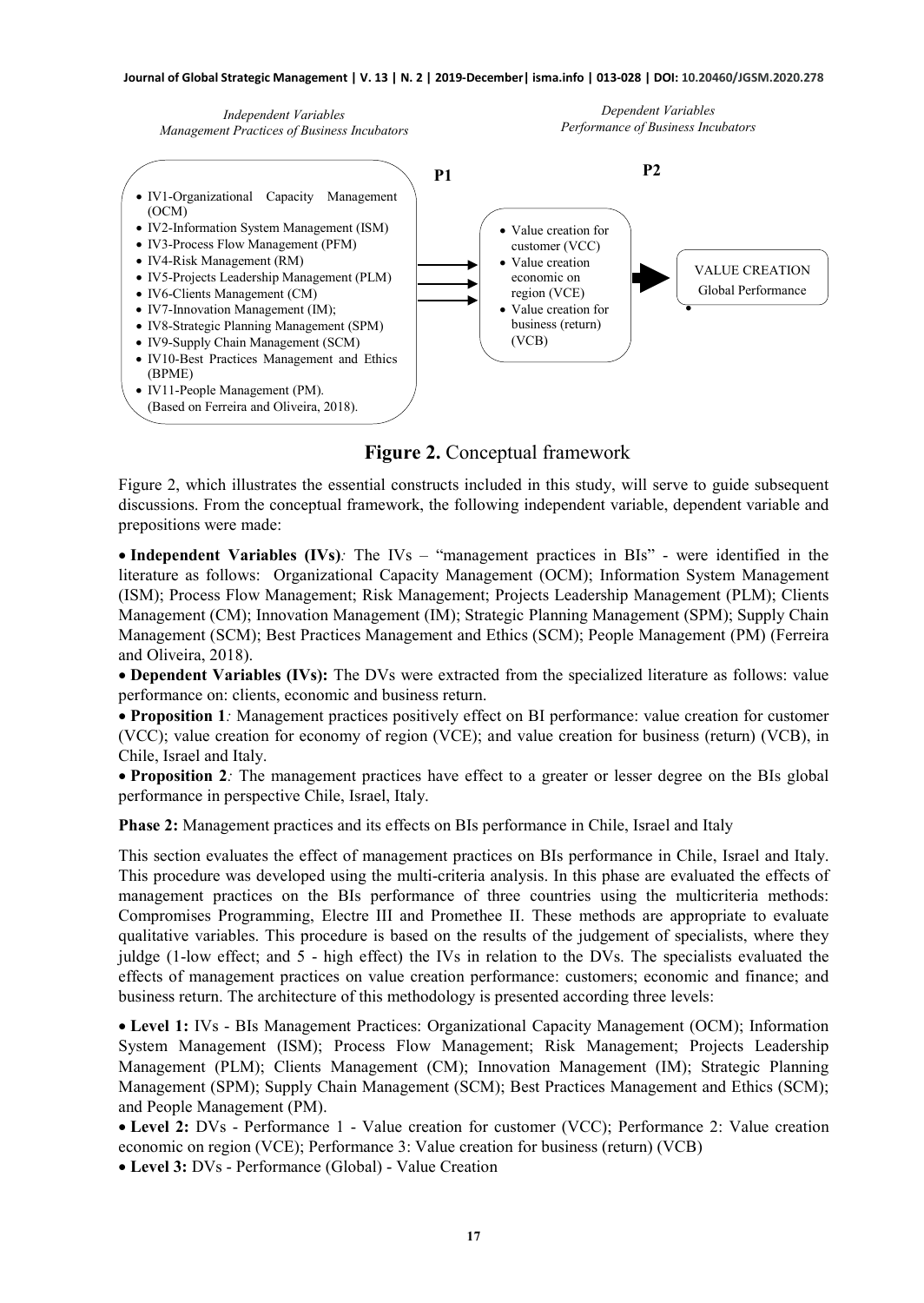The results (Figure 4) confirm **proposition 1***:* Management practices positively effect on BI performance: value creation for customer (VCC); value creation for economy of region (VCE); and value creation for business (return) (VCB), in Chile, Israel and Italy. Tables 1, 2 and 3 show the results produced.

| Management practices in BI           | Promethee II | Compromise<br>Programming | Electre III |
|--------------------------------------|--------------|---------------------------|-------------|
| Projects Leadership Management (PLM) | $\gamma$ a   | $\gamma$ a                |             |
| Customers Management (CM)            | 10           | 1a                        |             |
| Strategic Planning Management (SPM)  | 1a           | 1a                        | $\gamma$ a  |
| People Management (PM).              | $\gamma$ a   | $\gamma$ a                | 2a          |

**Table 1.** Assessing the effects of management practices on BIs Performance in Italy

### **Table 2.** Assessing the effects of management practices on BIs Performance in Israel

| Management practices in BI           | Promethee II | Compromise<br>Programming | Electre III |
|--------------------------------------|--------------|---------------------------|-------------|
| Projects Leadership Management (PLM) | $\gamma$ a   | $\gamma$ a                | 1a          |
| Customers Management (CM)            | 10           | 1 <sub>a</sub>            | 1a          |
| Strategic Planning Management (SPM)  | 1a           | 1a                        | $\gamma$ a  |
| People Management (PM).              | 1a           | 1a                        | 1 a         |
| Innovation Management (IM)           | 1a           | 1a                        | <b>na</b>   |

### **Table 3.** Assessing the effects of management practices on BIs Performance in Chile

| Management practices in BI                 | Promethee II   | Compromise     |           |  |
|--------------------------------------------|----------------|----------------|-----------|--|
|                                            |                | Programming    |           |  |
| Projects Leadership Management (PLM)       | $2^{\circ}$    | $2^{\circ}$    | 1a        |  |
| Customers Management (CM)                  | $2^{\circ}$    | 1a             | 1 a       |  |
| Strategic Planning Management (SPM)        | 1a             | 1 <sub>a</sub> | ı a       |  |
| People Management (PM)                     | $\gamma$ a     | $\gamma$ a     | <b>2a</b> |  |
| Best Practices Management and Ethics (SCM) | 2 <sub>a</sub> | 2a             | 2a        |  |

Based on judgment specialists and the Commitment Programming, Electre III and Promethee II methods, the "strategic planning management" and "customers" management practices. Particularly, Israel includes as high effect practices: "people and innovation management". From efficient strategic planning, BI decision makers can focus on objectives, goals, strategies and resources for better control and monitoring of the business or redefinition of the business model, assessment of economic, financial and environmental scenarios, definition of partnerships and strategic alliances to the achievement of competitive advantages in the value chain, identification and assessment of inherent business risks such as political, market, environmental, technical and legal / legislation and regulation risks. Based on efficient strategic planning, decision makers can also define pricing and cost reduction policies, demand and competition control and tracking, a cost reduction policy, and an efficient policy for a product and / or services and pricing policy, as well as reducing uncertainties and unpredictability. Finally, based on efficient strategic planning, decision makers can define strategies for efficient human resources policy in BIs focusing on creating value for: customers, regional economy and business return in BIs.

### **Phase 3: Assessing the Impacts of management practices on Global Value Creation Performance**

This phase presents the assessment of the impact of management practices on customer value creation performance, regional economy and business return in three countries: Chile, Israel and Italy. This procedure was based on specialists answers (judgment matrix 1 - low impact and 5 - high impact). Results and analysis are presented as follows.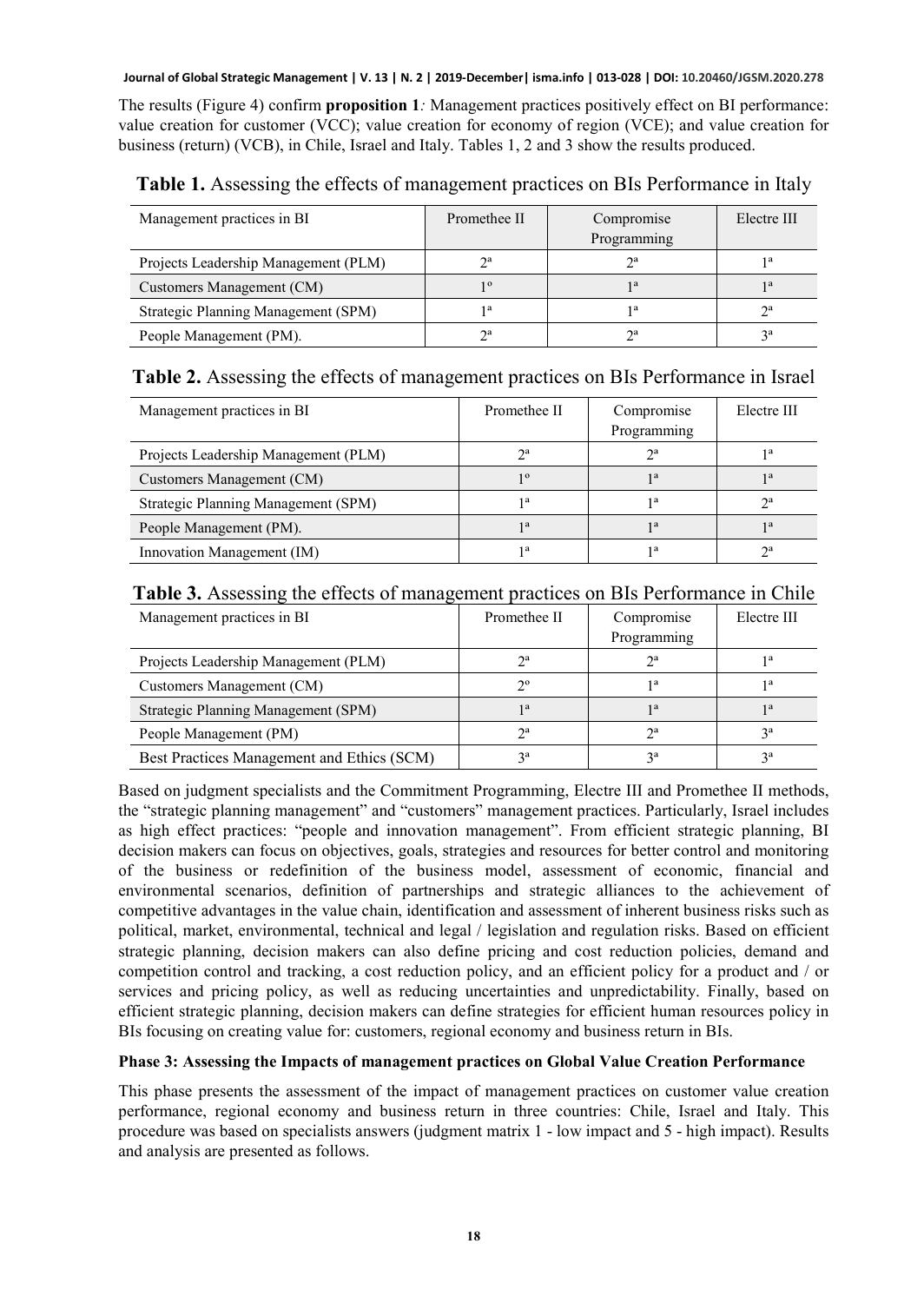### **Chile**

Table 4 shows the impact of management practices on customer value creation performance, regional economy, and business returns.

| <b>CHILE</b>            |      |      | Value Creation - Customers | Value Creation - Regional Economy |      |      |        | Value Creation - Return of Business |              |           |                  | Total        |
|-------------------------|------|------|----------------------------|-----------------------------------|------|------|--------|-------------------------------------|--------------|-----------|------------------|--------------|
| Management<br>Practices | м    | DP   | $\cdot^{\alpha}$           |                                   | M    | DP   | $^*$ α |                                     | M            | <b>DP</b> | $\cdot^{\alpha}$ | Mean         |
| OCM                     | 2,6  | 1,0  | 0,85                       | OCM                               | 2,7  | 1,15 | 0,87   | OCM                                 | 2,7          | 0.9       | 0,86             | 2,6          |
| ISM                     | 2,8  | 1,0  | 0,85                       | <b>ISM</b>                        | 2,9  | 1,15 | 0,87   | <b>ISM</b>                          | 3,1          | 1,1       | 0,85             | 2,9          |
| PFM                     | 2,8  | 1,1  | 0,85                       | PFM                               | 3    | 1,04 | 0,87   | PFM                                 | $\mathbf{3}$ | 1,0       | 0,88             | 2,9          |
| <b>RM</b>               | 2,4  | 1,0  | 0,87                       | <b>RM</b>                         | 2,8  | 1,14 | 0,88   | <b>RM</b>                           | 2,8          | 1,1       | 0,88             | 2,6          |
| PLM                     | 3,3  | 1,0  | 0,86                       | PLM                               | 3,4  | 1,12 | 0,84   | PLM                                 | 3,3          | 1,1       | 0,86             | 3,3          |
| <b>CM</b>               | 3,5  | 1,0  | 0,86                       | <b>CM</b>                         | 2,8  | 1,13 | 0,85   | <b>CM</b>                           | 3,1          | 1,1       | 0,87             | 3,1          |
| IM                      | 3,3  | 1,1  | 0.86                       | IM                                | 3,0  | 1,04 | 0.84   | IM                                  | 3,0          | 1,0       | 0.88             | 3,1          |
| SPM                     | 3,5  | 1,1  | 0.89                       | SPM                               | 3,5  | 1,07 | 0.86   | SPM                                 | 3,5          | 1,1       | 0.88             | 3,5          |
| SCM                     | 3.2  | 1,1  | 0,85                       | SCM                               | 3,2  | 1,07 | 0,84   | SCM                                 | 3,0          | 1,0       | 0,87             | 3,1          |
| <b>BPME</b>             | 3,0  | 1,1  | 0,86                       | <b>BPME</b>                       | 3,0  | 1,02 | 0,87   | <b>BPME</b>                         | 3,0          | 0,9       | 0,86             | $\mathbf{3}$ |
| PM                      | 3,2  | 1,0  | 0,85                       | PM                                | 3,2  | 1,16 | 0,87   | PM                                  | 3            | 0,8       | 0,88             | 3,1          |
|                         |      |      |                            |                                   |      |      |        |                                     |              |           |                  |              |
|                         | 3,04 | 1,04 | 0,8                        |                                   | 3,04 | 1,1  | 0,86   |                                     | 3,04         | 1,0       | 0,87             |              |
|                         |      |      |                            |                                   |      |      |        |                                     |              |           |                  | 3,0          |

**Table 4.** CHILE: Results of management practices and value creation performance

The internal consistency coefficient measured by Cronbach's alpha was above higher than 0.84 ( $\alpha$  = 0.84). Spearman's coefficient was applied to test the correlation (questionnaire). According to Tavakol and Denninck (2011), this value is acceptable. From the results achieved, it is possible to affirm that "strategic planning management" and "leadership management" practices have the low-moderate impact on value creation in BIs from Chile (Table 4). In general, the practices have been low (**M**) and moderate (**M**) for value creation for customers, the region's economy and also for business return. In our opinion this fact may be related to the organizational capacity of BIs and also to an industrial policy addressed to strategic and innovative entrepreneurship. Of course, other barriers may hinder the progress of these endeavors, such as legislation and regulations that often represent barriers to economic development. On the other hand, it is important to consider the correlation among practices. Practices that are strongly correlated should be implemented in an integrated manner and combined for desirable outcomes. To verify the correlations between management practices and value creation, we use the Spearman correlation technique (ρ). Results indicated positive correlations and with degree: low, moderate and high (Appendix 1). Practices CM and PM; COM and BPME; CM and PLM; COM and IM; SPM and CM; PLM and RM; has positive and moderate and strong correlation ( $p < 0.05$ ). In general, all practices are positive (Appendix1). Decision makers should promote special attention to this category of practices.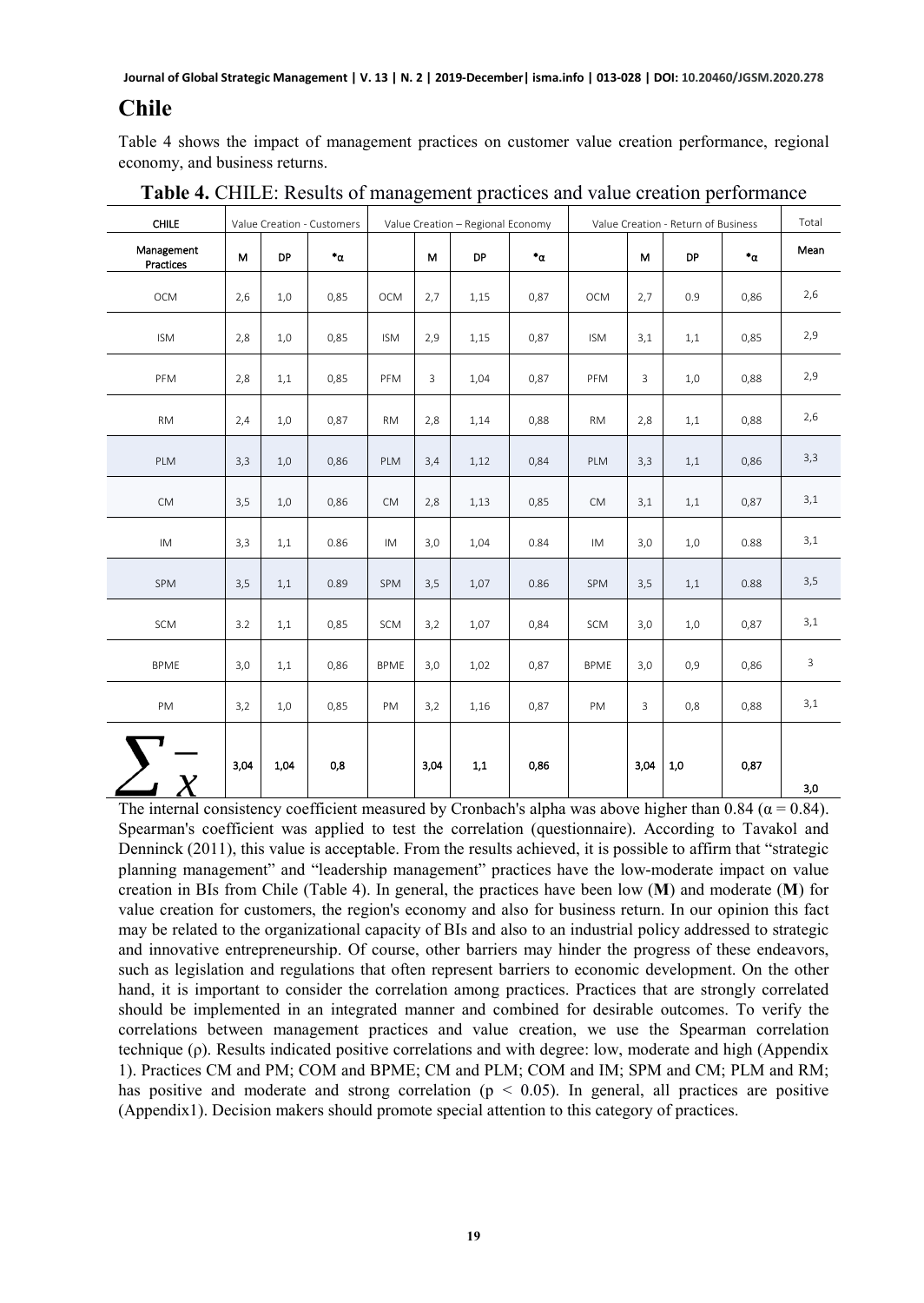| <b>ITALY</b>                 |      | Value Creation - Customers |              | Value Creation - Regional Economy |      |              |       | Value Creation - Return of Business |      |           |                | Total |
|------------------------------|------|----------------------------|--------------|-----------------------------------|------|--------------|-------|-------------------------------------|------|-----------|----------------|-------|
| Management<br>Practices (MP) | M    | DP                         | $^*{\alpha}$ | MP                                | M    | <b>DP</b>    | $^*a$ | <b>MP</b>                           | M    | <b>DP</b> | $\cdot_\alpha$ | Mean  |
| OCM                          | 2,80 | 1,10                       | 0,77         | <b>OCM</b>                        | 3    | $\mathbf{1}$ | 0,87  | <b>OCM</b>                          | 3    | 0,9       | 0,77           | 2,9   |
| <b>ISM</b>                   | 3,00 | 1,00                       | 0,76         | <b>ISM</b>                        | 3,01 | 1,04         | 0,77  | <b>ISM</b>                          | 3,11 | 1,04      | 0,75           | 3     |
| PFM                          | 3,00 | 1,00                       | 0,75         | PFM                               | 3    | 0,77         | 0,75  | PFM                                 | 3,04 | $1\,$     | 0,76           | 3     |
| <b>RM</b>                    | 2,50 | 1,00                       | 0,77         | <b>RM</b>                         | 2,7  | 1,1          | 0,77  | <b>RM</b>                           | 2,6  | 1,1       | 0,76           | 2,6   |
| PLM                          | 3,70 | 0,80                       | 0,77         | PLM                               | 3,5  | 1,06         | 0,87  | PLM                                 | 3,86 | 0,81      | 0,81           | 3,7   |
| <b>CM</b>                    | 3,70 | 0,80                       | 0,75         | <b>CM</b>                         | 3,4  | 1,06         | 0,78  | <b>CM</b>                           | 3,8  | 0,82      | 0,79           | 3,6   |
| IM                           | 3,30 | 1,00                       | 0,76         | <b>IM</b>                         | 3,1  | 1,04         | 0.79  | IM.                                 | 3,2  | 1,02      | 0.76           | 3,2   |
| SPM                          | 3,70 | 0,90                       | 0,78         | SPM                               | 3,5  | 0,86         | 0.76  | SPM                                 | 3,77 | 0,76      | 0.74           | 3,7   |
| <b>SCM</b>                   | 3,50 | 0,80                       | 0,78         | SCM                               | 3,4  | 0,94         | 0,77  | SCM                                 | 3,5  | 0,87      | 0,77           | 3,5   |
| <b>BPME</b>                  | 3,30 | 1,00                       | 0,77         | <b>BPME</b>                       | 3,2  | 0,84         | 0,74  | <b>BPME</b>                         | 3,3  | 0,94      | 0,79           | 3,3   |
| PM                           | 3,40 | 0,90                       | 0,75         | PM                                | 3,5  | 0,99         | 0,76  | PM                                  | 3,4  | 0,94      | 0,79           | 3,4   |
|                              |      |                            |              |                                   |      |              |       |                                     |      |           |                |       |
| $\overline{X}$               | 3,26 | 0,94                       | 0,76         |                                   | 3,21 | 0,97         | 0,79  |                                     | 3,33 | 0,93      | 0,78           | 3,3   |

**Journal of Global Strategic Management | V. 13 | N. 2 | 2019-December| isma.info | 013-028 | DOI: 10.20460/JGSM.2020.278 Table 5.** ITALY: Results of management practices and value creation performance

The internal consistency coefficient measured by Cronbach's alpha was above higher than 0.74 ( $\alpha$  = 0.84). Spearman's coefficient was applied to test the correlation (questionnaire). According to Tavakol and Denninck (2011), this value is acceptable. From the results achieved, it is possible to affirm that "strategic planning management", "leadership management" and "customer management" practices have a moderate and strong impact on value creation in BIs from Chile (Table 5). In general, the practices have been moderate (M) for value creation for customers, the region's economy and also for business return. In our opinion this fact may be related to the organizational capacity of BIs and also to an industrial policy addressed to strategic and innovative entrepreneurship and innovation. Of course, other barriers may hinder the progress of these endeavors, such as legislation and regulations that often represent barriers to economic development. According to Auricchio et.al. (2014), in general, Italian BIs are small and the vast majority have management problems. This is balancing by the intervention of the public sector. In addition, and with a low propensity for innovation. In our opinion, this may be linked to the organizational capacity and government policy of incentives for strategic entrepreneurship and innovation. At first, Italy is an entrepreneurship country, but this is not enough to increase performance in results. It is necessary joint and integrated actions are needed with various actors: companies, startups, universities, research centers, governments and others. On the other hand, it is important to consider the correlation among practices. Practices that are strongly correlated should be implemented in an integrated manner and combined for desirable outcomes. To verify the correlations between management practices and value creation, we use the Spearman correlation technique (ρ). Results indicated positive correlations and with degree: low, moderate and high (Appendix 1). Practices CM and PM; COM and BPME; CM and PLM; COM and IM; SPM and CM; PLM and RM; has positive and strong correlation ( $p < 0.05$ ). All practices are positive (Appendix1). Decision makers should promote special attention to this category of practices.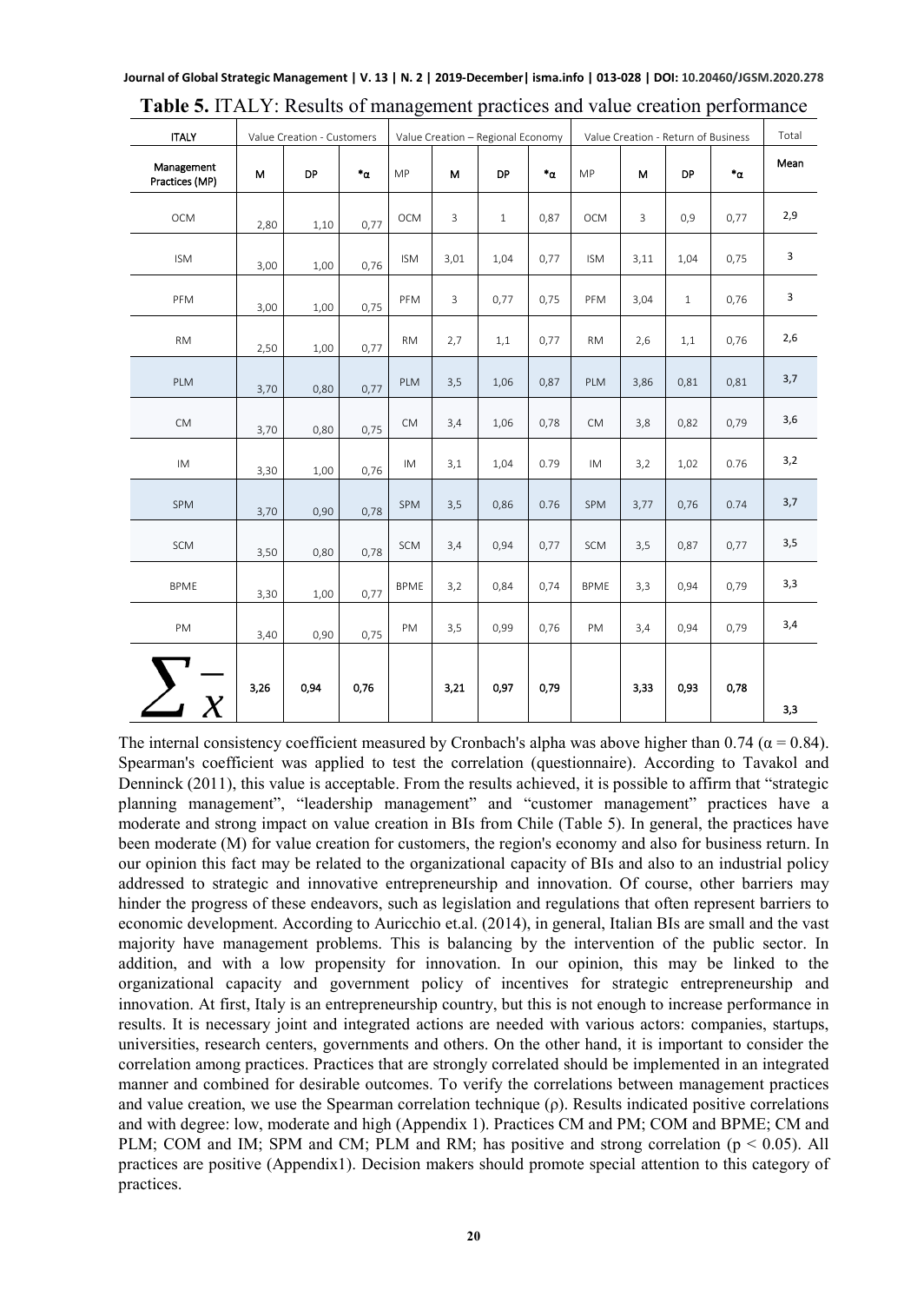| <b>ISRAEL</b>                |                | Value Creation -<br>Customers |                  | Value Creation - Regional Economy |                |              |              | Value Creation - Return of Business |                |              |              |                |
|------------------------------|----------------|-------------------------------|------------------|-----------------------------------|----------------|--------------|--------------|-------------------------------------|----------------|--------------|--------------|----------------|
| Management<br>Practices (MP) | M              | <b>DP</b>                     | $\cdot^{\alpha}$ | <b>MP</b>                         | M              | DP           | $\mathbf{a}$ | MP                                  | М              | <b>DP</b>    | $\mathbf{a}$ |                |
| OCM                          | 3,6            | 0,9                           | 0,86             | <b>OCM</b>                        | 3,7            | $\mathbf{1}$ | 0,88         | <b>OCM</b>                          | 3,7            | 0,9          | 0,88         | 3,7            |
| <b>ISM</b>                   | 3,7            | 1,1                           | 0,87             | <b>ISM</b>                        | 3,7            | 1,1          | 0,87         | <b>ISM</b>                          | 3,8            | $\mathbf{1}$ | 0,88         | 3,7            |
| PFM                          | 3,7            | $\mathbf{1}$                  | 0,87             | PFM                               | 3,6            | 1,1          | 0,88         | PFM                                 | 3,7            | 1,1          | 0,87         | 3,7            |
| <b>RM</b>                    | 3,6            | 1,1                           | 0,88             | <b>RM</b>                         | 3,5            | 0,9          | 0,88         | <b>RM</b>                           | 3,5            | 1,1          | 0,88         | 3,5            |
| PLM                          | 3,8            | 0,9                           | 0,86             | PLM                               | 3,8            | $\mathbf{1}$ | 0,87         | PLM                                 | 3,8            | $\mathbf{1}$ | 0,87         | 3,8            |
| <b>CM</b>                    | $\overline{4}$ | 0,9                           | 0,87             | <b>CM</b>                         | $\overline{4}$ | 0,9          | 0,87         | <b>CM</b>                           | $\overline{4}$ | 0,9          | 0,88         | $\overline{4}$ |
| <b>IM</b>                    | 4,2            | $\mathbf{1}$                  | 0,88             | <b>IM</b>                         | $\overline{4}$ | $1\,$        | 0.88         | $\mathsf{IM}{}$                     | $\overline{4}$ | $1\,$        | 0.87         | $\overline{4}$ |
| SPM                          | 4,2            | 0,9                           | 0,88             | SPM                               | 4,2            | 1,1          | 0.88         | SPM                                 | 4,2            | 0,9          | 0.87         | 4,2            |
| SCM                          | $\overline{4}$ | 1,07                          | 0,87             | SCM                               | 3,9            | 0,9          | 0,88         | SCM                                 | 3,6            | 0,9          | 0,88         | 3,8            |
| <b>BPME</b>                  | $\overline{4}$ | $\mathbf{1}$                  | 0,87             | <b>BPME</b>                       | 3,8            | 1,1          | 0,87         | <b>BPME</b>                         | 3,9            | $\mathbf{1}$ | 0,88         | 3,9            |
| PM                           | 3,8            | 0,9                           | 0,88             | PM                                | 3,8            | 0,9          | 0,88         | PM                                  | 3,8            | 0,9          | 0,88         | 3,8            |
| $\sum_{X}$                   | 3,87           | 0,97                          | 0,87             |                                   | 3,81           | $\mathbf{1}$ | 0,87         |                                     | 3,8            | 0,97         | 0,87         | 3,8            |

**Journal of Global Strategic Management | V. 13 | N. 2 | 2019-December| isma.info | 013-028 | DOI: 10.20460/JGSM.2020.278 Table 6.** ISRAEL Results of management practices and value creation performance

The internal consistency coefficient measured by Cronbach's alpha was above higher than 0.86 ( $\alpha$  = 0.86). Spearman's coefficient was applied to test the correlation (questionnaire). According to Tavakol and Denninck (2011), this value is acceptable. From the results achieved, it is possible to affirm that "strategic planning management", "strategic planning management", "customer management", "innovation management", supply chain management" and "best practices management and ethics" and "leadership management" practices have a strong impact on value creation in BIs from Chile (Table 6). The results showed that Israel is an entrepreneurial and innovative country (from specialist answers). In general, the practices have been strong (M) for value creation for customers, the region's economy and also for business return. In our opinion this fact may be related to the organizational capacity of BIs and also to an industrial policy addressed to strategic and innovative entrepreneurship and innovation. On the other hand, it is important to consider the correlation among practices. Practices that are strongly correlated should be implemented in an integrated manner and combined for desirable outcomes. To verify the correlations between management practices and value creation, we use the Spearman correlation technique (ρ). Results indicated positive correlations and with degree: higher (Appendix 1). Practices CM and PM; COM and BPME; CM and PLM; COM and IM; SPM and CM; PLM and RM; has positive and strong correlation ( $p < 0.05$ ). All practices are positive (Appendix1). Decision makers should promote special attention to this category of practices.

• Thus, these results presented in this phase confirm the **Proposition 2***:* The management practices have effect to a greater or lesser degree on the BIs global performance in perspective Chile, Israel, Italy.

Based on results achieved, Israel management practices have the high effect on value creation for clients, with superior performance (above-average performance). Also management practices in Chile and Italy have moderating effect on value creation, focusing more on business returns. According Shamah (2012),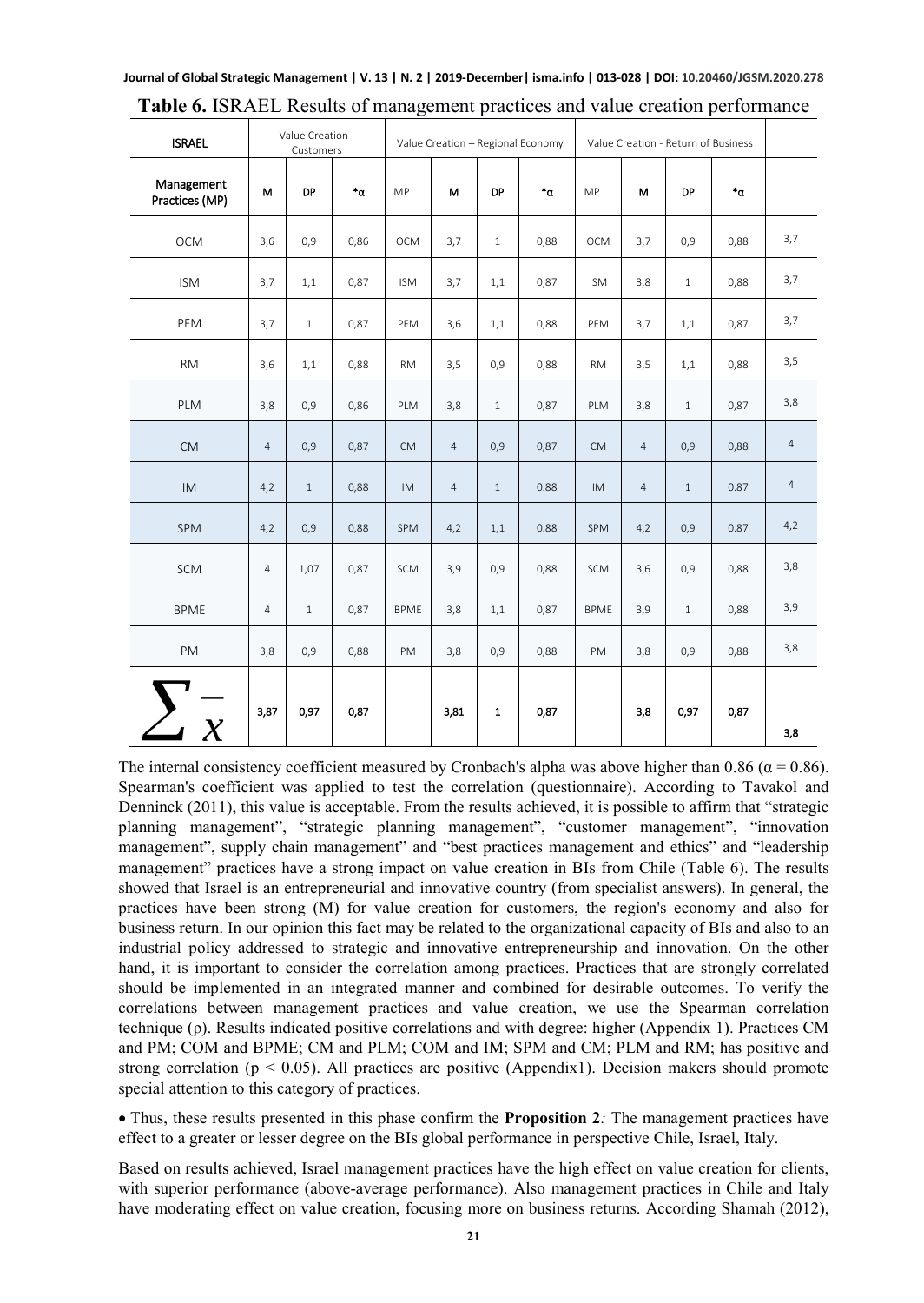to increase value created, the company increases benefits to its clients (Spulber, 2009)[...]. To Shefer and Frenkel (2002), [...] the prominent advantage of the BI program in Israel is its ability to actualize highrisk projects[...]. [...] the program has provided opportunity for many projects, in the hi-tech industry and encouraging the creation of entrepreneurships.

- In study developed on BIs in Italy, Corsi and Di Berardino (2014) verified that:
- There is a relationship positive ratio between the presence of incubators and R&D personnel and spending [...]
- There is significant positive ratio is the one between the presence of public-sector incubators and corporate R&D spending [...]
- There are significant positive relationships between financial-institution participation incubators and corporate service development, industry added value as well as the many variables linked to local research and innovation potential [R&D corporate spending, innovation potential, R&D staff] [...]
- There is the significant positive relationship between university participation incubators and the number of local businesses [...].
- Finally, On the other hand, although incubation programs in Chile focus on entrepreneurship and innovation, Chilean incubation programs are still incipient. We believe that management practices are also in development and have a long way to go.

From the results achieved, ie, from the judgment of the BI managers, it is possible to affirm that the management practices in the incubator programs of the three countries can be influenced by several origins and factors, such as geographic, central, or peripheral area, generic or specialized, public or private, among others. It is also possible to say that superior performance in outcomes depends on the investment policy of the government. High risk projects in general should be funded by the government. [...] Unlike the private sector, government programs can make long-term plans, thus promote projects that seem unattractive during their initial stages (Shefer and Frenkel, 2002)[...].

We understand that management practices must be combined and integrated with a number of other factors to promote substantial impacts on customers value creation, economic and financial value for the region, business return and finaly, value creation for the ecosystem as a whole, as partners, suppliers and others. The results show that even if countries adopt the same management practices, results may differ according to each country, because results may also depend on the characteristics and ways of doing business of BIs. BIs in the three countries have as their central element encouraging entrepreneurship and innovation, especially Israel. According to the managers, the results also indicate that even with high performance to create value for customers, with superior technological capacity (high standard), other challenges still need to be solved, such as access to distribution channels and strategic partners. The management practices should be guided by strategic business plans from pre-incubation to postincubation, with the application of indicators at all stages. In addition, the priorities of management practices should be permanently reviewed.

Summarizing, to managers, BIs are indeed strategic instruments for promoting entrepreneurship and innovation, with substantial impacts on job creation and regional development. By observing the value creation for clients, economic and business return, there is a greater intensity of dependence to the management practices "strategic management", "people management", "innovation management" and project management. The results showed that "strategic planning management" is the practice that most influences value creation the value creation for customers, economic and business return in business incubators.

### **CONCLUSION, IMPLICATION AND RESEARCH AGENDA**

### **Conclusion**

This research aims to evaluate the effect of management practices on the BIs performance in Chile, Israel and Italy. This study from within a gap in the literature on this object. From these priorities, managers can decide which enabling management practices are important for value creation for customers, economic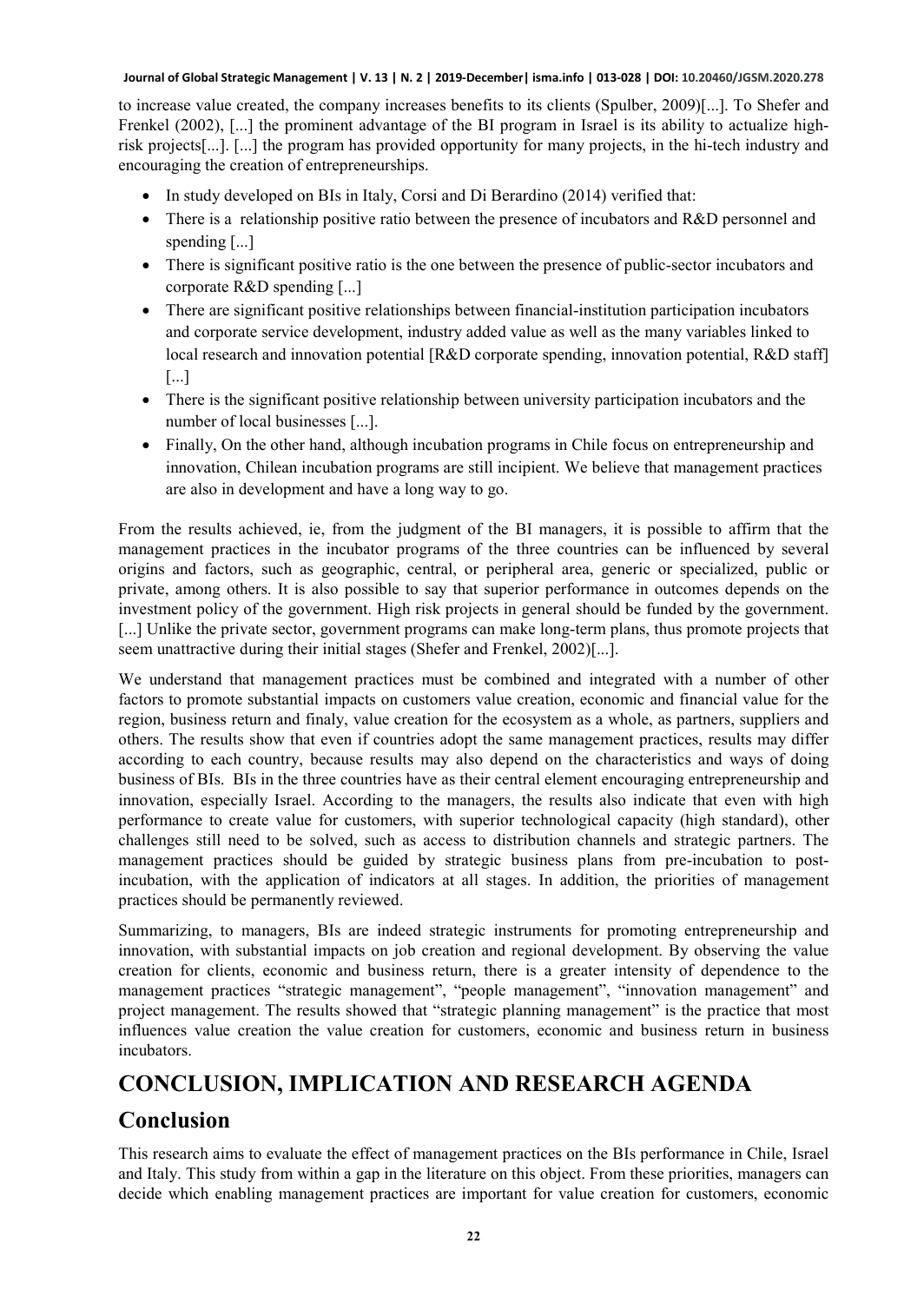and finance, and business return. In promoting the success of business incubators, the "strategic management, innovation management and people management" has the highest priority for value creation for client and others stakeholders. The BIs, with their entrepreneurial teams, support start-ups by several facilitators, as consulting, network of activities with customers and suppliers, network of activities with companies, marketing assistance, among others. In this context, the strategic entrepreneurship has been an important instrument for potentially the BIs.

### **Implications**

We highlight that management practices have substantial impacts on BI outcomes, particularly for BIs in Israel. We look at the impact of each group of BI value creation practices. The results showed that the most important groups are planning and strategy, team, and leadership, and innovation management. This require support from managers in order to contribute to best BIs performance. For policy makers, we hope to be facilitators and carefully consider incentive policies for new ventures, with initiatives which are necessary to BI development. Thus, the governments must implement plans and goals, contributing entrepreneurship and innovation. We understand that the challenges that permeate BIs in a context of innovation is not a simple task, especially in light of management practices. Thus, we understand that the promotion of BIs capacity should be guided by the confluence of strategies that allow a correct evaluation of the alternatives that are presented. And finally, we hope this research will illuminate issues that are still little explored in the context of BIs. It is necessary to keep in mind that instruments or techniques or methods do not always allow to achieve practical results, since situations demand singularities, differing from similar and apparently comparable situations. Social, cultural, economic, political, and especially technological conditions are different.

## **Suggestions for a research agenda from the effects of management practices on value creation in BIs-towards strategic entrepreneurship**

Finally, we have a research agenda as follows:

- How can policy makers help strengthen the innovation and strategic entrepreneurship (BIs)?
- How Bıs managers can potentialize the strategic entrepreneurship and innovation?
- What are the main challenges to adopting management practices and strengthening value creation for customers (BIs)?
- How can entrepreneurs potentialize the organizational capacity management and potencialize
- value creation for customers?
- How can decision makers encourage the adoption of innovation practices?
- How can entrepreneurs encourage value creation for stakeholders in the supply chain?
- How can entrepreneurs potentialize BIs risk management?
- How can one overcome the main barriers to implement the management practices in BIs and e strength value creation for customers (BIs)?
- How can decision makers help strengthen the process flow management in BIs?
- How can leadership management encourage the entrepreneurial teams (BIs)?
- What are the characteristics of entrepreneurial teams that focus on value creation for customer (BIs)?
- How is it possible to encourage the entrepreneurial teams to create value for costomers (BIs)?
- How do leadership support value creation for customers (BIs)?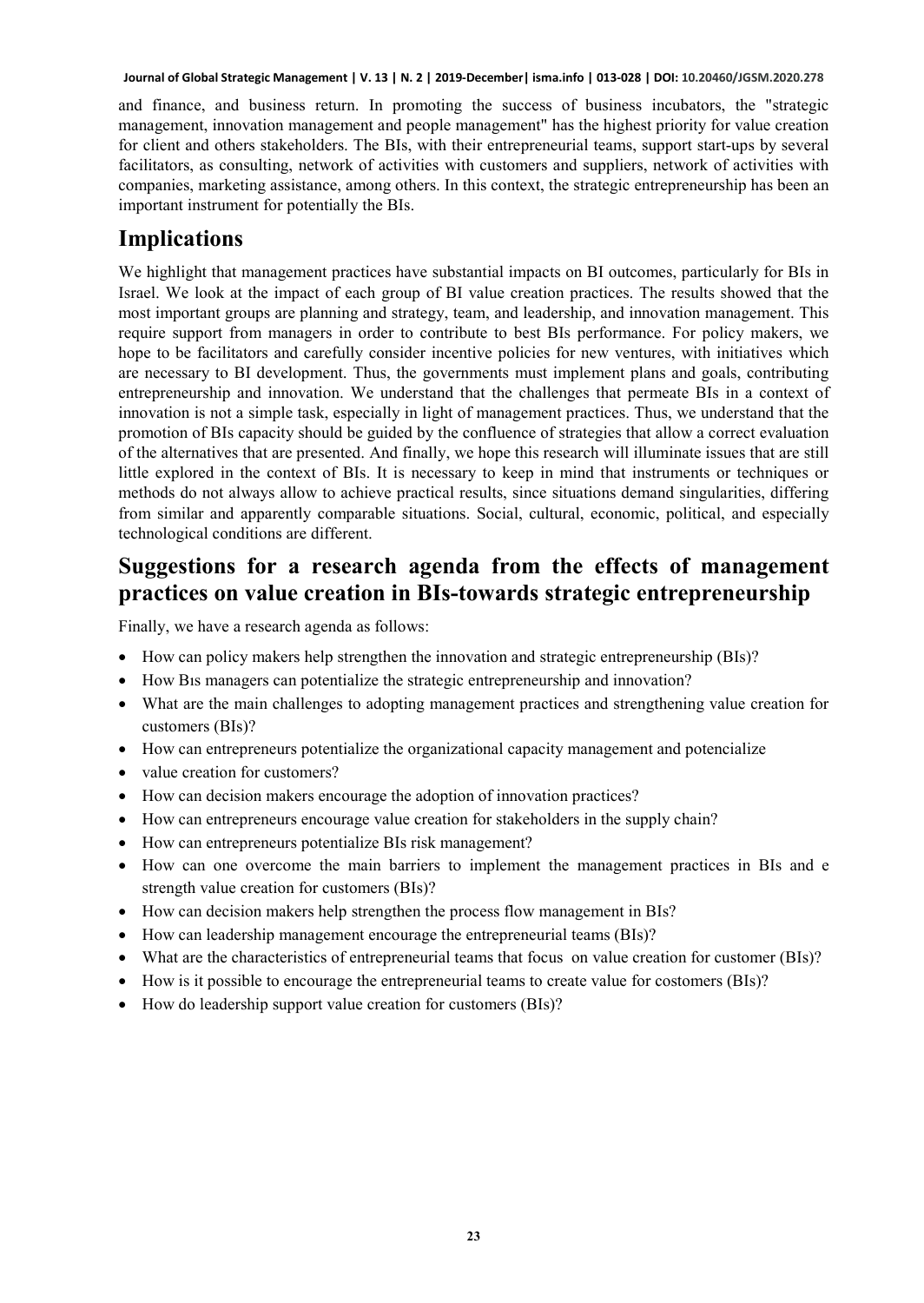# **REFERENCES**

Abbad, G., Borges-Andrade, J. E. (2004). Aprendizagem humana nas organizações e trabalho. In: J. C. Zanelli, J. E. Borges-Andrade, and A. V. B. Bastos (Orgs), Psicologia, Organizações e Trabalho no Brasil, 237-275, Porto Alegre: Artmed

Aerts, K., Matthyssens, P., and Vandenbempt, K. (2007) Critical role and screening practices of European business incubators. Technovation, 27 5, 254-267.

AL-Mubaraki and Busler (2014), Incubator successes Lessons learned from successful incubators towards the twenty-first century, World Journal of Science, Technology, and Sustainable Development, 11, 1, 44- 52

[Aaboen,](https://www.researchgate.net/profile/Lise_Aaboen) L. (2009) Explaining incubators using firm analogy, [Technovation,](https://www.researchgate.net/journal/0166-4972_Technovation) 29, 10, 657-670

Auricchio, di M., Cantamessa, M., Colombelli, A., Cullino,R., Orame, A., and Paolucci, E.(2014) Gli incubatori d'impresa in Italia, In book: Banca d'Italia, Chapter: Gli incubatori d'impresa in Italia, p.36.

Barbero, J. L., Casillas, J. C., Ramos, A., and Guitar, S. (2012) Revisiting incubation performance. Technological Forecasting & Social Change, 79 5, 888-902

Barney, J. (1991), Firm resources and sustained competitive advantage, Journal of Management, 17, 1, 99-120.

Bergek, A. and Norrman, C. (2008). Incubator best practice: a framework, Technovation, 28 (1/2), 20-8.

Brandão, H. P., Borges-Andrade, J. E. and Guimarães, T. A. (2012) Desempenho organizacional e suas relações com competências gerenciais, suporte organizacional e treinamento. Revista Administração – RAUSP, 47,4, 523-539

Chan, K.F. and Lau, T. (2005) Assessing technology incubator programs in the science park: the good, the bad and the ugly.Technovation, 25 10, 1215–1228.

[Chu,](https://www.researchgate.net/scientific-contributions/45392967_Hung_M_Chu) U.M.; [Kara,](https://www.researchgate.net/profile/Orhan_Kara) O.; [Zhu,](https://www.researchgate.net/profile/Xiaowei_Zhu) X.; and [Gok,](https://www.researchgate.net/profile/Kubilay_Gok) K. (2011) Chinese entrepreneurs: Motivations, success factors, problems, and business-related stress, [Journal of Chinese Entrepreneurship,](https://www.researchgate.net/journal/1756-1396_Journal_of_Chinese_Entrepreneurship) 3, 2, 84-111 · June

Colombo, M.G. and Delmastro, M., (2002) How effective are technology incubators? Evidence from Italy. Research Policy 31 7, 1103–1122.

Corsi, C. and Di Berardin, D. (2014) Assessing the business incubators performance referring the local development in Italy. European Scientific Journal September SPECIAL/ edition 1, 323-334.

Dogan, N. (2015) The Intersection of Entrepreneurship and Strategic Management: Strategic Entrepreneurship, World Conference on Technology, Innovation and Entrepreneurship, Procedia - Social and Behavioral Sciences 195, 1288 – 1294.

Fernandes, B.H.; Fleury, M.T.; Mills, J.(2006) Construindo o diálogo entre competência, recursos e desempenho organizacional. Revista de Administração de Empresas (RAE), São Paulo, 46, 4, 48-65, out./dez.

Ferreira, M.A.M. (2018) Avaliação da influência das práticas de gestão na performancedas universidades federais brasileiras sob o efeito moderado de recursos organizacionais, Dissertação apresentada ao Programa de Mestrado Profissional em Administração Pública na Universidade Federal Fluminense como requisito para a obtenção do grau de Mestre em Administração Pública – PROFIAP.

Ferreira, M.A.F. and Oliveira, S.R.M. (2018) [Evaluating the Influence of Management Practices on the](https://www.europeanjournalofscientificresearch.com/issues/PDF/EJSR_151_2_07.pdf)  [Performance of Brazilian Federal Universities,](https://www.europeanjournalofscientificresearch.com/issues/PDF/EJSR_151_2_07.pdf) European Journal of Scientific Research, 151, 2, December, 205-220

Ferreira, M.A.F. and Oliveira, S.R.M. (2018) [Evaluating the Influence of Management Practices on the](https://www.europeanjournalofscientificresearch.com/issues/PDF/EJSR_151_2_08.pdf)  [Performance of Brazilian Federal Universities under the Moderating Effect of Organizational Resources,](https://www.europeanjournalofscientificresearch.com/issues/PDF/EJSR_151_2_08.pdf) European Journal of Scientific Research, 151, 2, December, 221-232

Hackett, S.M. and Dilts, D.M., (2004). A systematic review of business incubation research. The Journal of Technology Transfer 29 1, 55–82.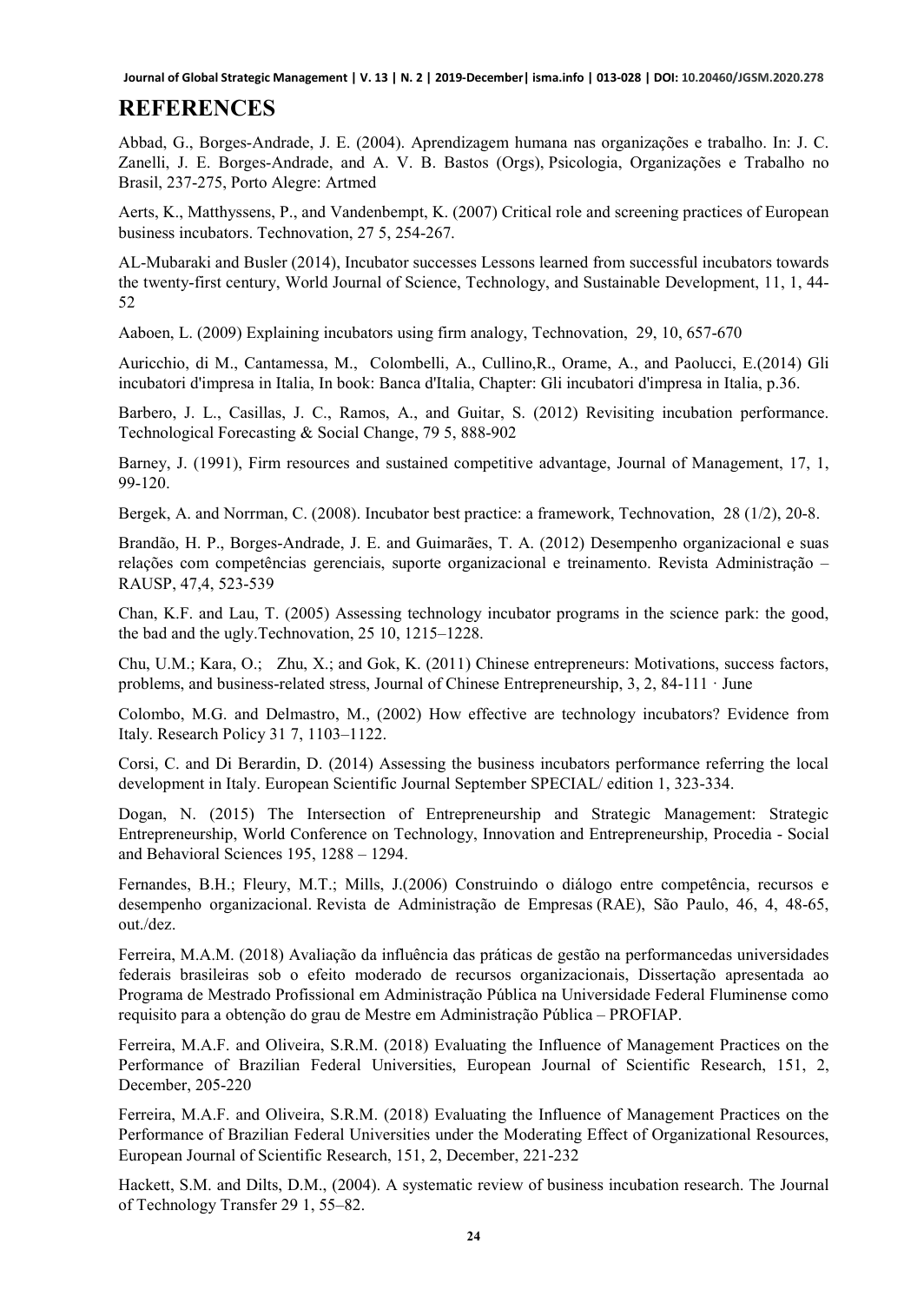Hackett, S. M. and Dilts, D. (2008). Inside the black box of business incubation: Study B - Scale assessment, model refinement, and incubation outcomes. Journal of Technology Transfer, 33, 5, 439- 471.

Hanson, P. and Voss, C. (1995) Benchmarking Best Practice in European Manufacturing Sites. Business Process Re-engineering & Management Journal, 1 1, 60-74

Lepak, D.P., Smith, K.G., and Taylor, M.S. (2007) Value creation and value capture: a multilevel perspective, Academy of Management Review, 32, 1, 180-194.

[Luke](https://www.researchgate.net/scientific-contributions/2015250025_Luke_C_Ng) C. Ng (2011) Best management practices, Journal of Management [Development,](https://www.researchgate.net/journal/0262-1711_Journal_of_Management_Development) 30, 1, 93- 105 · January

Memili, E.; Fang, H.C.; and Welsh, D.H.B. (2015) Value creation and value appropriation in innovation process in publicly-traded family firms, Management Decision, 53, 9

Mizik, N. and Jacobson, R. (2003) Trading off between value creation and value appropriation: the financial implications of shifts in strategic emphasis, Journal of Marketing, 67, 1, 63-76.

Mobley, R. K. (2004) Maintenance Foundamentals, 2nd edition. [S.l.]: [s.n.]

O'Malley, P. (1998) Value creation and business success, The Systems Thinker, 9, 2.

Özdemir, O. Ç. and Sehitoglu, Y. (2013) Assessing the Impacts of Technology Business Incubators: A framework for Technology Development Centers in Turkey. 2<sup>nd</sup> International Conference on Leadership, Technology and Innovation Management. Procedia – Social and Behavioral Sciences, 75, 282-291

Phan, P. H., Siegel, D. S., and Wright, M. (2005). Science parks and incubators: observations, synthesis and future research. Journal of Business Venturing 20, 2, 165-182.

Reitzig, M. and Puranam, P. (2009) Value appropriation as an organizational capability: the case of IP protection through patents, Strategic Management Journal, 30, 7, 765-789.

#### **Shamah, R.A.M. (2012) Innovation within green service supply chains for a value creation, Journal of Modelling in Management, 7, 3, 357-374**

Shefer, D. and Frenkel, A., (2002). An evaluation of the Israeli Technological Incubator Program and its projects. IFISE Report, The Samuel Neaman Institute for Advanced Studies in Science and Technology, Israel.

Sonnentag, S., and Frese, M. (2002). Performance concepts and performance theory. In: S. Sonnentag (Org.), Psychological management of individual performance,3-27. Great Britain: John Wiley & Sons Ltda

Spulber, D.F. (2009), Economics and Management of Competitive Strategy, World Scientific Publishing, Hackensack, NJ.

Tavakol, M. and Dennick, R. (2011) Making sense of Cronbach's alpha. International journal of medical education, 53, 2

[Wellstein,](https://www.researchgate.net/scientific-contributions/80286951_Benjamin_Wellstein) B. and [Kieser,](https://www.researchgate.net/profile/Alfred_Kieser) A. (2011) Trading best practices - A good practice? [Industrial](https://www.researchgate.net/journal/1464-3650_Industrial_and_Corporate_Change) and Corporate [Change,](https://www.researchgate.net/journal/1464-3650_Industrial_and_Corporate_Change) 20, 3, 683-719 · May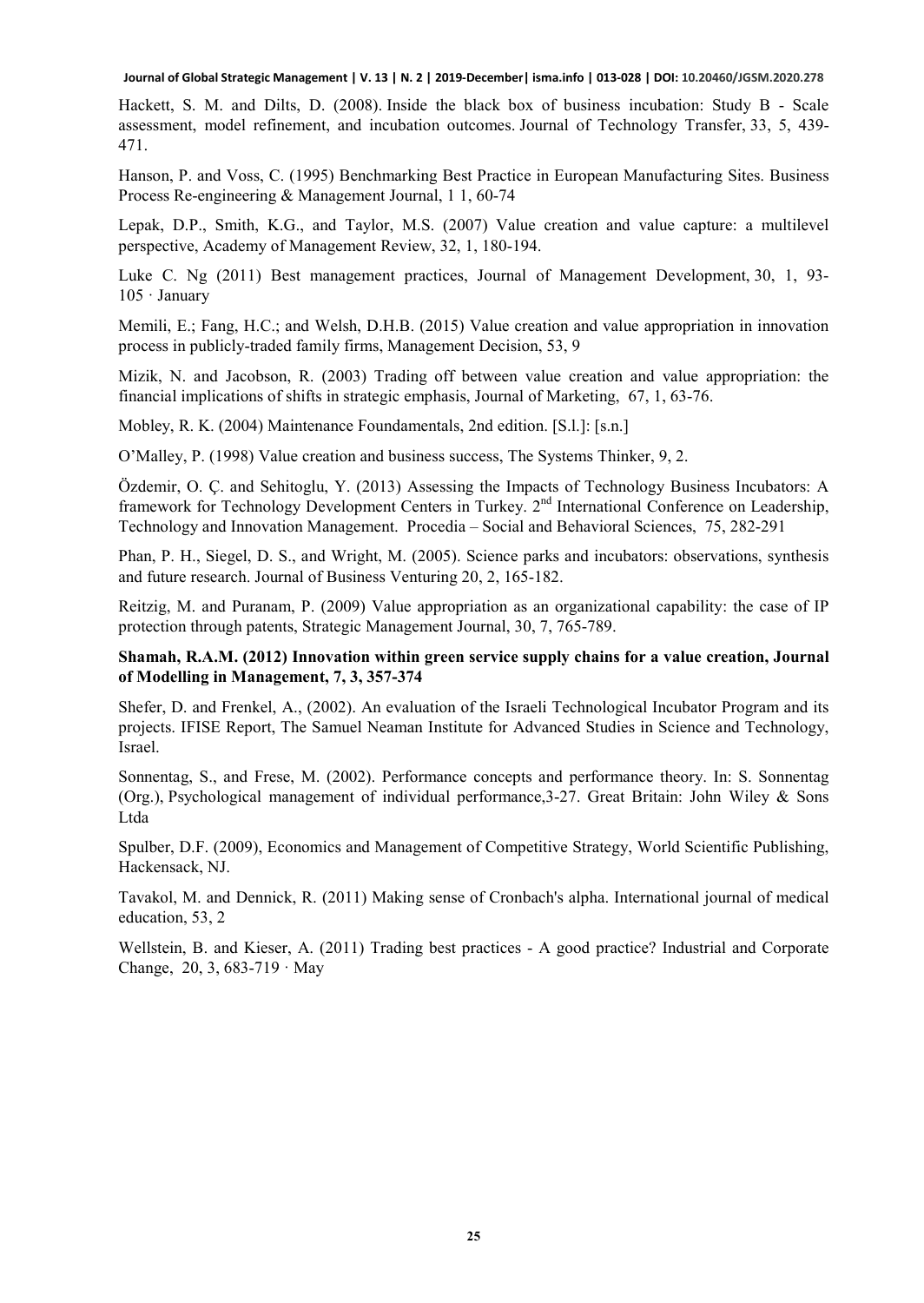APENDIX 1: Positive, null and negative correlation management practices and performance of value creation: for customers, economic and return business – Tables 7,8,9,10,11,12,13,14 and 15– CHILE, ITALY and ISRAEL.

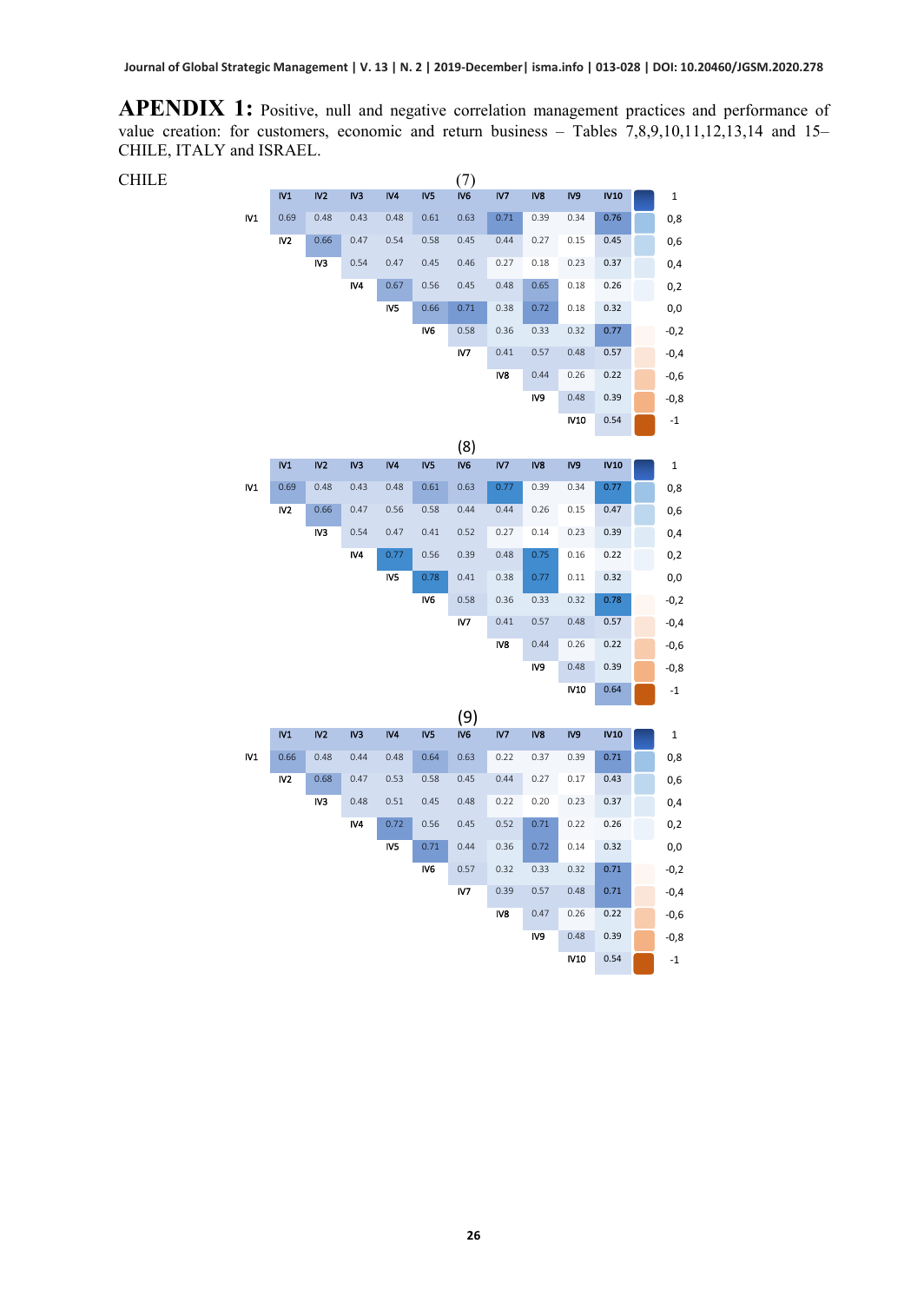ITALY

|                | (10)            |                 |                 |      |                 |                 |      |                 |             |             |  |             |  |
|----------------|-----------------|-----------------|-----------------|------|-----------------|-----------------|------|-----------------|-------------|-------------|--|-------------|--|
|                | IV1             | IV <sub>2</sub> | IV3             | IV4  | IV5             | IV <sub>6</sub> | IV7  | IV8             | IV9         | <b>IV10</b> |  | 1           |  |
| N <sub>1</sub> | 0.69            | 0.48            | 0.43            | 0.48 | 0.74            | 0.63            | 0.71 | 0.39            | 0.36        | 0.68        |  | 0,8         |  |
|                | IV2             | 0.66            | 0.48            | 0.54 | 0.58            | 0.51            | 0.44 | 0.27            | 0.11        | 0.43        |  | 0,6         |  |
|                |                 | IV3             | 0.45            | 0.47 | 0.45            | 0.43            | 0.27 | 0.14            | 0.23        | 0.37        |  | 0,4         |  |
|                |                 |                 | IV4             | 0.77 | 0.56            | 0.45            | 0.48 | 0.64            | 0.18        | 0.26        |  | 0,2         |  |
|                |                 |                 |                 | IV5  | 0.78            | 0.74            | 0.38 | 0.31            | 0.22        | 0.32        |  | 0,0         |  |
|                |                 |                 |                 |      | IV <sub>6</sub> | 0.43            | 0.36 | 0.76            | 0.32        | 0.77        |  | $-0,2$      |  |
|                |                 |                 |                 |      |                 | IV7             | 0.44 | 0.77            | 0.48        | 0.57        |  | $-0,4$      |  |
|                |                 |                 |                 |      |                 |                 | IV8  | 0.39            | 0.26        | 0.22        |  | $-0,6$      |  |
|                |                 |                 |                 |      |                 |                 |      | IV9             | 0.51        | 0.39        |  | $-0,8$      |  |
|                |                 |                 |                 |      |                 |                 |      |                 | <b>IV10</b> | 0.48        |  | $-1$        |  |
|                |                 |                 |                 |      |                 |                 | (11) |                 |             |             |  |             |  |
|                | IV1             | IV2             | IV3             | IV4  | IV <sub>5</sub> | IV <sub>6</sub> | IV7  | IV <sub>8</sub> | IV9         | <b>IV10</b> |  | 1           |  |
| N <sub>1</sub> | 0.52            | 0.39            | 0.51            | 0.63 | 0.26            | 0.75            | 0.20 | 0.39            | 0.6         | 0.78        |  | 0,8         |  |
|                | IV2             | 0.56            | 0.14            | 0.74 | 0.58            | 0.45            | 0.44 | 0.27            | 0.15        | 0.43        |  | 0,6         |  |
|                |                 | IV3             | 0.54            | 0.47 | 0.18            | 0.77            | 0.22 | 0.18            | 0.23        | 0.38        |  | 0,4         |  |
|                |                 |                 | IV4             | 0.77 | 0.56            | 0.74            | 0.48 | 0.35            | 0.19        | 0.27        |  | 0,2         |  |
|                |                 |                 |                 | IV5  | 0.78            | 0.46            | 0.12 | 0.63            | 0.11        | 0.73        |  | 0,0         |  |
|                |                 |                 |                 |      | IV <sub>6</sub> | 0.68            | 0.36 | 0.11            | 0.32        | 0.55        |  | $-0,2$      |  |
|                |                 |                 |                 |      |                 | IV7             | 0.69 | 0.57            | 0.48        | 0.57        |  | $-0,4$      |  |
|                |                 |                 |                 |      |                 |                 | IV8  | 0.44            | 0.12        | 0.22        |  | $-0,6$      |  |
|                |                 |                 |                 |      |                 |                 |      | IV9             | 0.62        | 0.39        |  | $-0,8$      |  |
|                |                 |                 |                 |      |                 |                 |      |                 | <b>IV10</b> | 0.71        |  | $-1$        |  |
|                |                 |                 |                 |      |                 | (12)            |      |                 |             |             |  |             |  |
|                | IV1             | IV <sub>2</sub> | IV <sub>3</sub> | IV4  | IV <sub>5</sub> | IV <sub>6</sub> | IV7  | IV <sub>8</sub> | IV9         | <b>IV10</b> |  | $\mathbf 1$ |  |
| IV1            | 0.62            | 0.41            | 0.49            | 0.51 | 0.66            | 0.69            | 0.12 | 0.14            | 0.41        | 0.77        |  | 0,8         |  |
|                | IV <sub>2</sub> | 0.71            | 0.11            | 0.45 | 0.16            | 0.77            | 0.46 | 0.22            | 0.13        | 0.11        |  | 0,6         |  |
|                |                 | IV3             | 0.56            | 0.51 | 0,78            | 0.14            | 0.27 | 0.15            | 0.71        | 0.39        |  | 0,4         |  |
|                |                 |                 | IV4             | 0.71 | 0.17            | 0.11            | 0.52 | 0.13            | 0.11        | 0.35        |  | 0,2         |  |
|                |                 |                 |                 | IV5  | 0.70            | 0.71            | 0.33 | 0.73            | 0.16        | 0.33        |  | 0,0         |  |
|                |                 |                 |                 |      | IV <sub>6</sub> | 0.58            | 0.36 | 0.33            | 0.32        | 0.78        |  | $-0,2$      |  |
|                |                 |                 |                 |      |                 | IV7             | 0.44 | 0.59            | 0.48        | 0.57        |  | $-0,4$      |  |
|                |                 |                 |                 |      |                 |                 | IV8  | 0.39            | 0.26        | 0.24        |  | $-0,6$      |  |
|                |                 |                 |                 |      |                 |                 |      | IV9             | 0.41        | 0.39        |  | $-0,8$      |  |
|                |                 |                 |                 |      |                 |                 |      |                 | <b>IV10</b> | 0.47        |  | $-1$        |  |